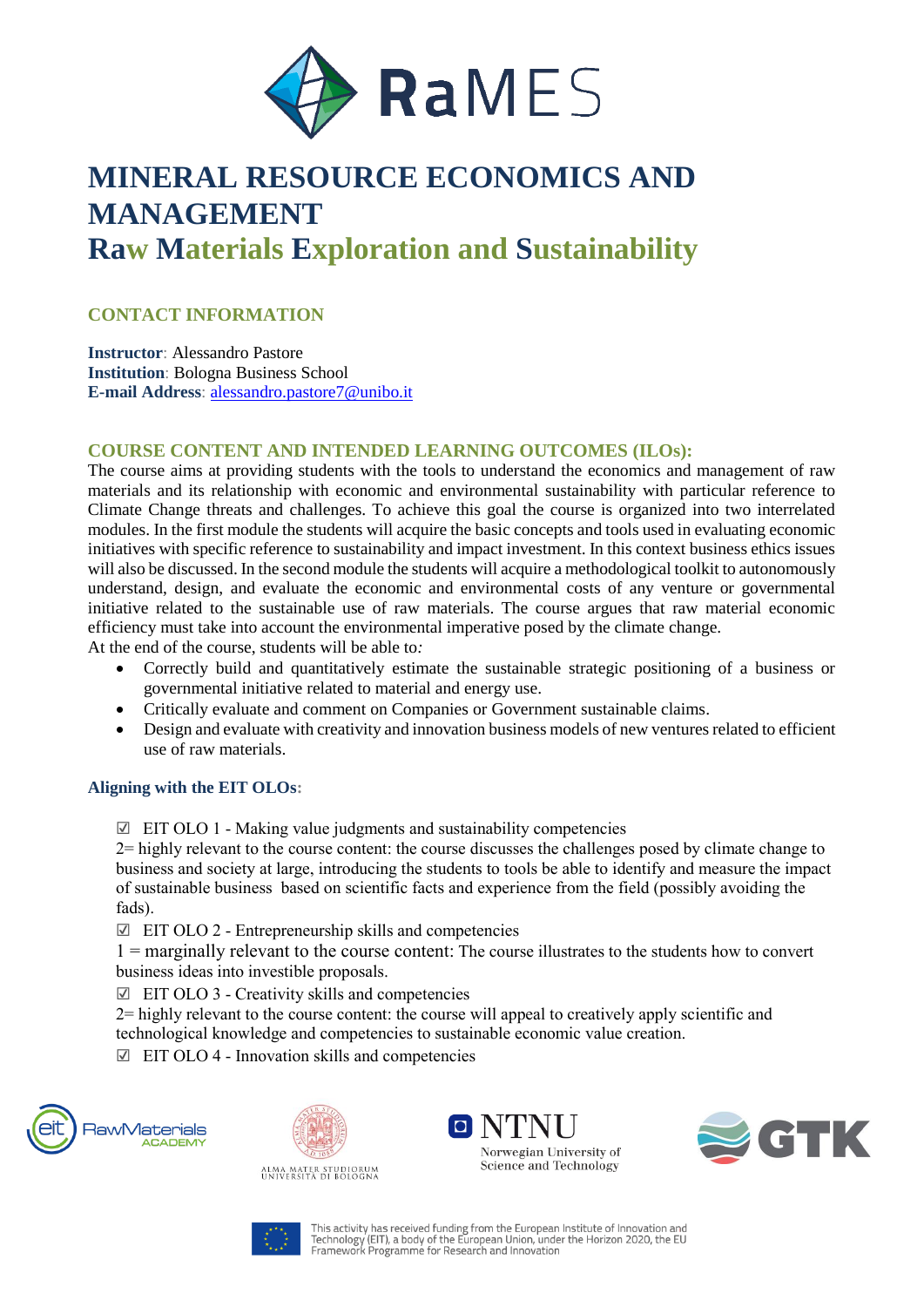

1 = marginally relevant to the course content: The students will be exposed to a variety of case examples of 'digital transformation' enabling innovation and hence, improving technology management and sustainability.

- $\Box$  EIT OLO 5 Research skills and competencies
- $\Box$  EIT OLO 6 Intellectual transforming skills and competencies
- ☑ EIT OLO 7 Leadership skills and competencies

2= highly relevant to the course content: The students will be exposed through practical cases and class discussions to how important is individual responsibility in the foundation and development of any sustainable economic value creation. Team work and class presentations will be also instrumental to develop the necessary soft skills necessary to be effective in presenting new business ideas to potential future stakeholders.

## **ASSESSMENT METHODS AND GRADING SYSTEM**

The course attempts to reach its learning objectives by offering a balanced menu of theory and business cases, internal discussions and guest speakers. The course will encompass the following elements: lectures by the instructor; group and individual case studies and assignments; interactive guest lectures; plenary discussions on selected sets of readings and in-class presentations by students.

The individual performance is evaluated through individual assignments, the final written test and class participation. In particular, the written final test will be instrumental to evaluate the EIT OLO 1 learning outcome.

The group's performance is evaluated through a group assignment that will consist in the analysis of the mining company financial reports in the light of the 17 Global Goals for Sustainable Development. In particular, this group assignment will be instrumental to evaluate the EIT OLO 1 learning outcome. The students of the course are expected to bring business ideas related to efficient raw materials use, Global change mitigation that will be at the core of the business idea pitch that will be presented to a qualified panel during the course "Entrepreneurship and business models." The group's performance will be instrumental to the student evaluation regrading the EIT OLO 3 and EIT OLO 7 learning outcomes.

The grades in the Italian university system are expressed out of thirty. The passing grade is 18/30. In case of full grade (30/30) the Professor(s) may also decide to award honours (lode).

*You can find below the breakdown of the final grade*:

| <b>ASSESSMENT METHOD</b>                                          | <b>WEIGHT ON</b><br><b>FINAL GRADE</b> |
|-------------------------------------------------------------------|----------------------------------------|
| Class participation                                               | 15%                                    |
| Group assignments                                                 | 20%                                    |
| Individual written outputs: essays, position papers, case studies | 40%                                    |
| Written final test                                                | 25%                                    |











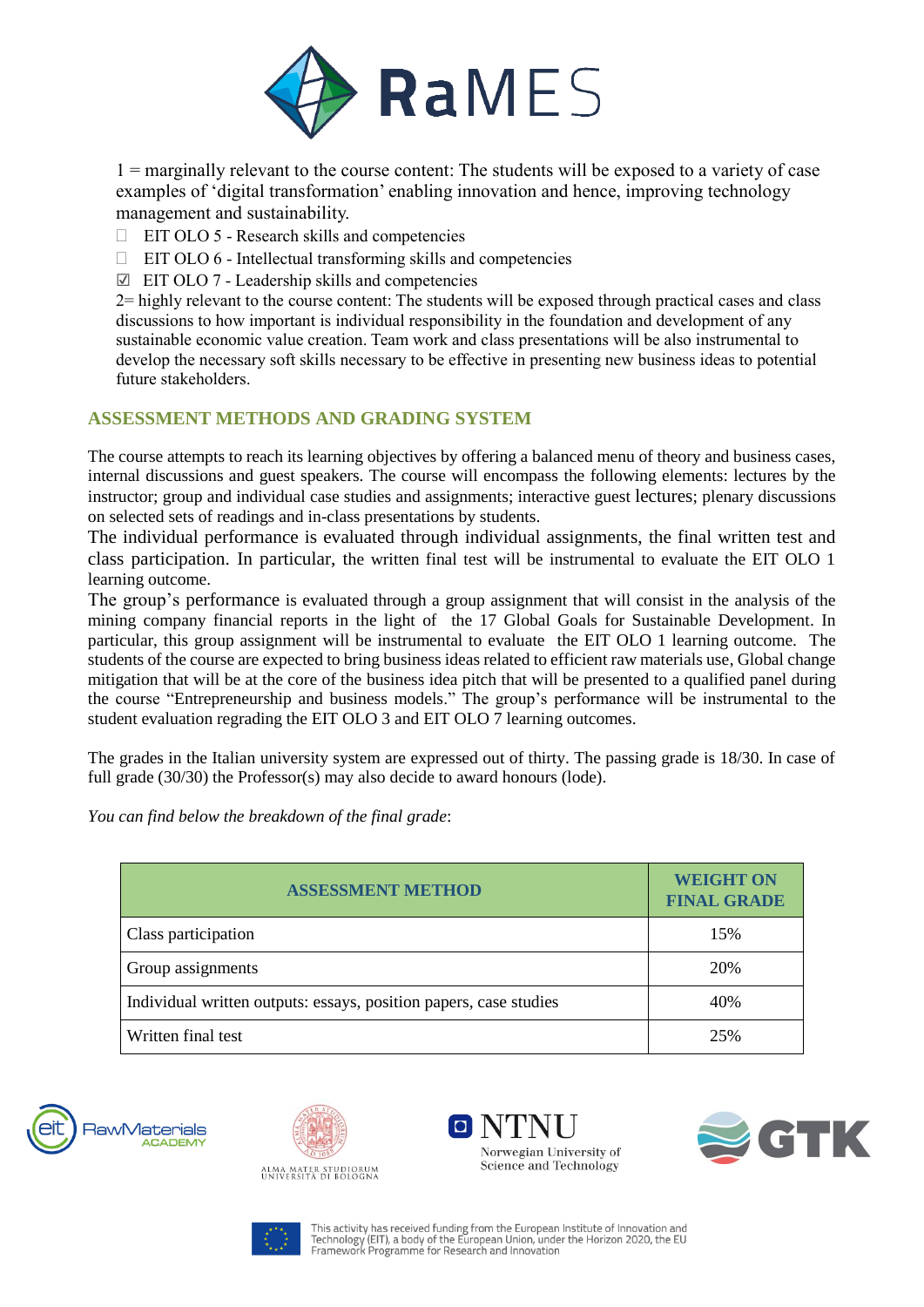

## **COURSE SESSIONS**

#### **Suggested pre-course reading materials:**

Allwood, JM, and Cullen, J, *Sustainable Materials - with both Eyes Open*, Cambridge, 2012, Cambridge. Part I, II and III. Available also at<http://www.withbotheyesopen.com/>

McKay, D J., *Sustainable Energy - without the Hot Air*, UIT, Cambridge, 2008. Available also at http://www.withouthotair.com/. Part I, III and IV.

Tirole, J., *Economics for the Common Good*, translated by Steven Rendall, Princeton University Press, Princeton, 2018. Chapters 2, 4 and 8.

| Session 1  | <b>INTRODUCTION TO THE COURSE, MANAGEMENEMT AND</b><br><b>BUSINESS MODELS</b>                                                                                                                                                         |
|------------|---------------------------------------------------------------------------------------------------------------------------------------------------------------------------------------------------------------------------------------|
| Content    | • Objectives and structure of the course;<br>• Outline of the contents and the assessment methods;<br>• Introduction to management and business models<br>• Introduction to Sustainability<br>• Climate change threats and challenges |
| Readings   | Class material and slides                                                                                                                                                                                                             |
| Assignment | Recent press article or pubic speech excerpt analysisi arguing against or seed<br>doubts about climate change driven by human activities                                                                                              |

| Session 2  | <b>INTRODUCTION TO COMPANY FINANCIAL REPORTING</b>                           |
|------------|------------------------------------------------------------------------------|
| Content    | • Basic concepts, (the balanced sheet and the income statement.)             |
|            | • Investments and working capital.                                           |
|            | • Cash flow statement.                                                       |
|            | • Company Sustainability report.                                             |
| Readings   | Libby, R., Libby, P., Short, D., Financial Accounting. A global perspective, |
|            | McGraw-Hill International, Chapters 1, 2, 3, 4, 6.                           |
|            | Class material and slides.                                                   |
| Assignment | Mining companies financial reports analysis.                                 |

| Session 3 | <b>INTRODUCTION TO CORPORATE FINANCE</b>                   |
|-----------|------------------------------------------------------------|
| Content   | • Investment decision criteria and role of sustainability. |









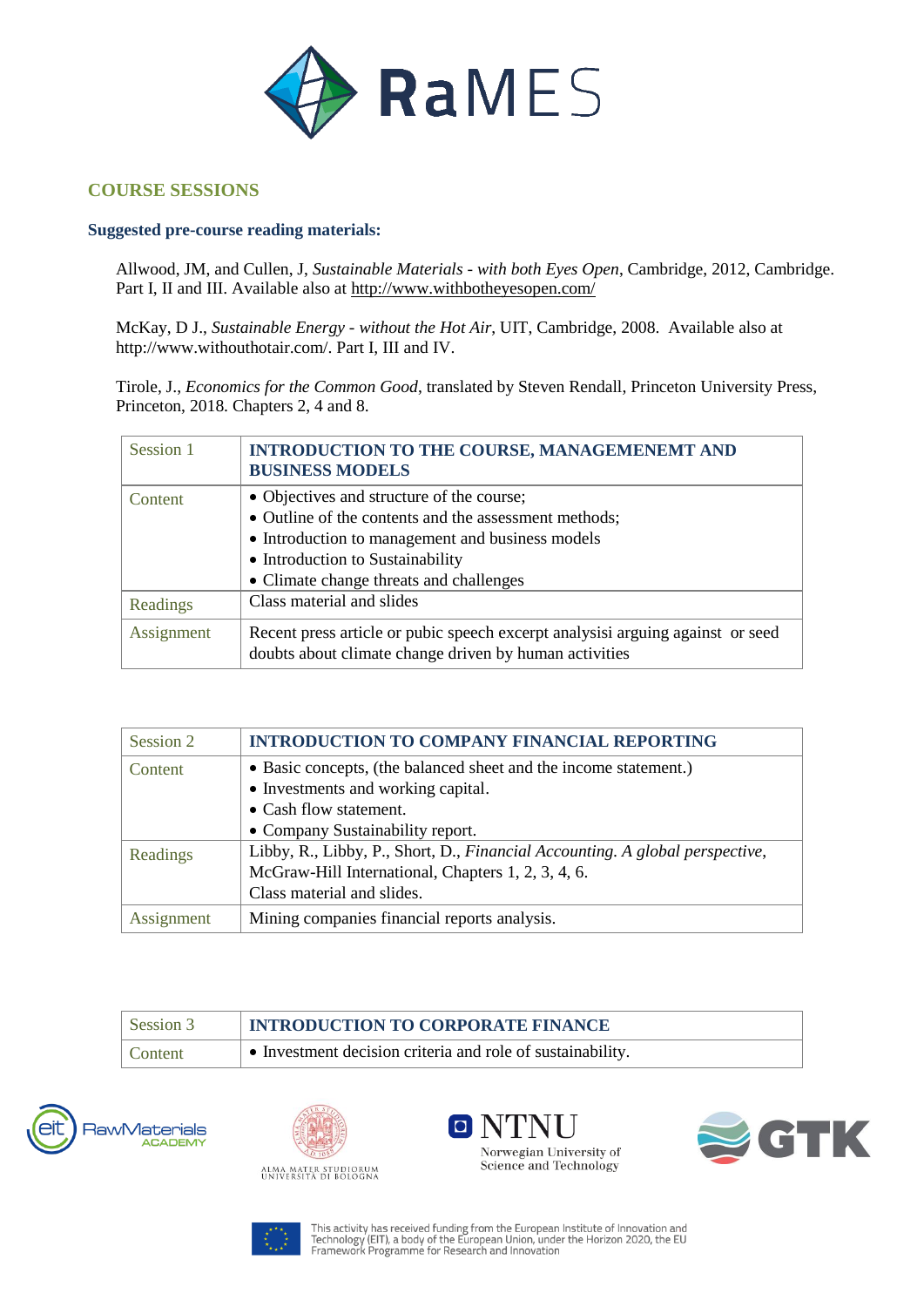

|            | • From Income to Cash Flow.                                                         |
|------------|-------------------------------------------------------------------------------------|
|            | • The Adjusted Present Value (APV).                                                 |
|            | • Introduction to Sustainable finance.                                              |
| Readings   | High-Level Expert Group on Sustainable Finance, "Sustainable financing A            |
|            | European Economy", Interim Report, July 2017, available at                          |
|            | https://ec.europa.eu/info/sites/info/files/170713-sustainable-finance-report en.pdf |
|            | Smith, C.W., "Managing Corporate Risk", in B. Espen Eckbo, <i>Managing</i>          |
|            | corporate risk. Handbook of Corporate Finance: Empirical Corporate                  |
|            | Finance, Vol 2, Elsevier/North-Holland, 2008, pp 540-557.                           |
|            | Welch, I., Corporate Finance, 4th edition, 2017, available at                       |
|            | http://book.ivo-welch.info/read/. Chapters 2, 4, 13 and 14.                         |
|            | Class material and slides.                                                          |
| Assignment | Exercises related to the contents presented.                                        |

| Session 4  | <b>ENGINEERING FUNDAMENTALS OF ENERGY EFFICIENCY AND</b><br><b>MATERIAL EFFICIENCY</b>                                                                                                                                                                                                                                                                                                                                                                                                                                                                                                                                                                                                                    |
|------------|-----------------------------------------------------------------------------------------------------------------------------------------------------------------------------------------------------------------------------------------------------------------------------------------------------------------------------------------------------------------------------------------------------------------------------------------------------------------------------------------------------------------------------------------------------------------------------------------------------------------------------------------------------------------------------------------------------------|
| Content    | • Technical and economic modeling concepts and tools that will allow<br>designing the "business map" of green initiatives avoiding greenwashing.<br>• The Science Laws (first and second principle of thermodynamics, the Exergy<br>concept) and the business concepts (e.g. Levelized Cost of Energy - LCOE)<br>that matter in Sustainability.<br>• The case of the electrification of automotive industry                                                                                                                                                                                                                                                                                               |
| Readings   | McKay, D J., Sustainable Energy - without the Hot Air, UIT, Cambridge, 2008.<br>Chapters: 3 Cars, 6 Solar, 20 Better Transport, 26 Fluctuations and Storage,<br>Part IV chapter I "Quick Reference". Optional Chapters: A Cars II, D Solar II.<br>Available also at http://www.withouthotair.com/.<br>Lazard's levelized cost of energy analysis — version $13 - Nov 2019$ , available<br>at https://www.lazard.com/media/451086/lazards-levelized-cost-of-energy-<br>version-130-vf.pdf<br>Lazard's levelized cost of storage analysis — version $5.0 -$ Nov 2019,<br>available at https://www.lazard.com/media/451087/lazards-levelized-cost-of-<br>storage-version-50-vf.pdfClass material and slides. |
| Assignment | Exercises related to the contents presented.                                                                                                                                                                                                                                                                                                                                                                                                                                                                                                                                                                                                                                                              |

| Session 5 | MAP OF NATURAL RESOURCE SUPPLY, TRANSFORMATION,<br>AND USE IN FINAL SERVICES |
|-----------|------------------------------------------------------------------------------|
| Content   | • Processes and use of steel and aluminum.<br>• Re-using metal components.   |









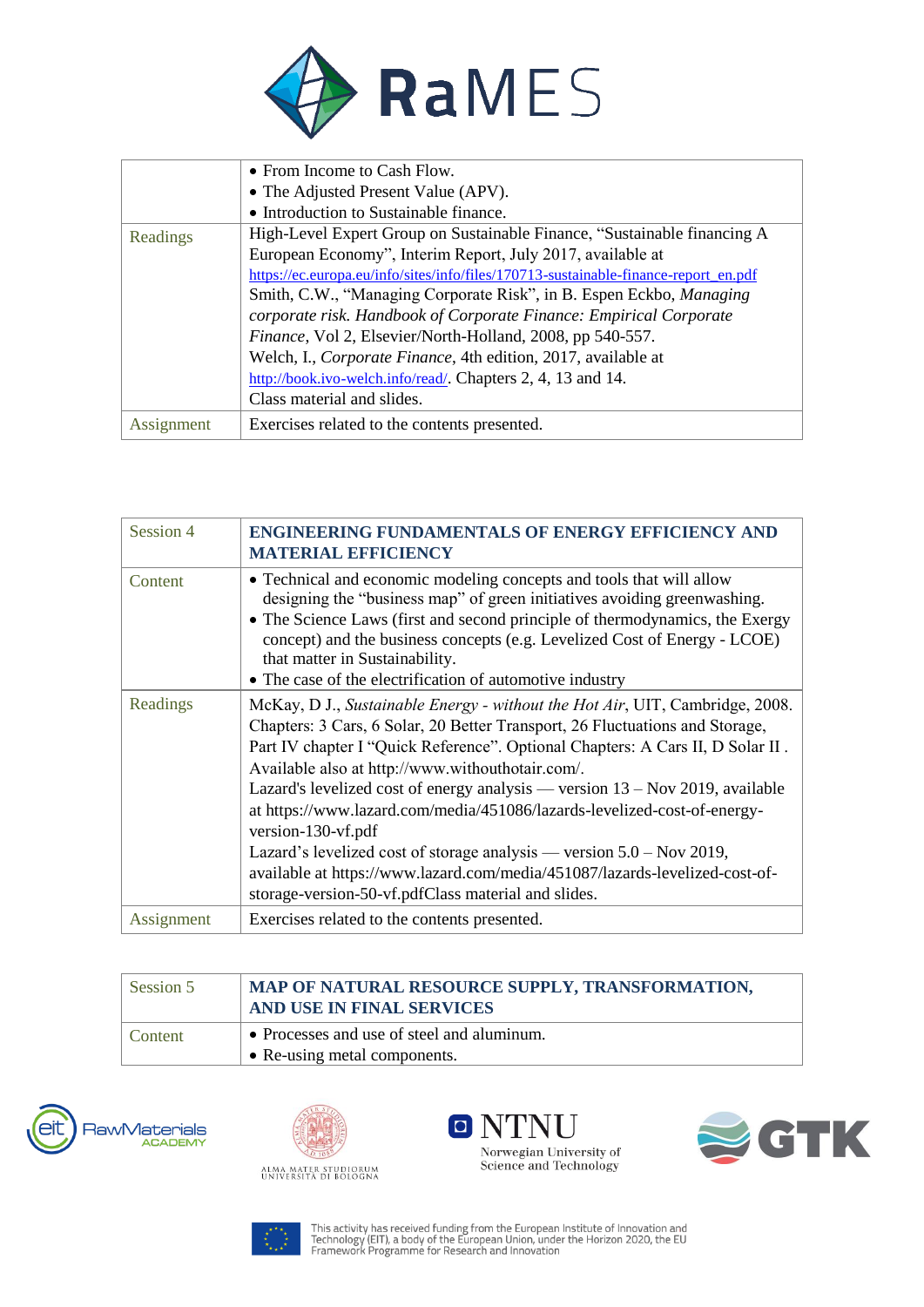

|            | • Options for change.                                                           |
|------------|---------------------------------------------------------------------------------|
|            | • Introduction to Life Cycle Assessment principles.                             |
| Readings   | Allwood, JM, and Cullen, J, Sustainable Materials - with both Eyes Open,        |
|            | Cambridge, 2012, Cambridge. Part I, II and III. Available also at               |
|            | http://www.withbotheyesopen.com/                                                |
|            | Geng, Y., Sarkis , J. and Bleischwitz, R., "Globalize the Circular Economy," in |
|            | Nature, 565 (2019), pp. 153-155.                                                |
|            | Class material and slides.                                                      |
| Assignment | Group assignments on Raw materials for renewable energy (the rare-earths        |
|            | case) and on Raw materials for Giga factory (li-ion battery case.)              |

| Session 6  | <b>INTRODUCTION TO BUSINESS ETHICS</b>                                                |
|------------|---------------------------------------------------------------------------------------|
| Content    | • Business Ethics – myth or reality: What can be taught?                              |
|            | • Ethical Decision Making.                                                            |
|            | • Corporate culture and individual responsibility.                                    |
|            | • Introduction to game theory: the prisoner's dilemma and Climate Change.             |
| Readings   | Ryan, T. G., & Bisson, J., "Can Ethics Be Taught?" in <i>International Journal of</i> |
|            | Business and Social Science, 2/12 (2011), pp. 44–52.                                  |
|            | Tirole, J., <i>Economics for the Common Good</i> , translated by S. Rendall,          |
|            | Princeton University Press, Princeton, 2018, Chapter 8.                               |
|            | Trevino, L. K., Brown, M. E. "Managing to Be Ethical: Debunking five                  |
|            | business Ethics Myths" in The Academy of Management Executive, 18/2                   |
|            | $(2004)$ , pp. 69-81.                                                                 |
|            | Class material and slides.                                                            |
| Assignment | Norsk Hydro Cyber Attack case – to be discussed during the class.                     |
|            | Ajxan Alumina Plant in Hungary case $-$ to be discussed during the class.             |

….

| Session X  | <b>GUEST SPEAKERS</b>                                                                                                                                                         |
|------------|-------------------------------------------------------------------------------------------------------------------------------------------------------------------------------|
| Content    | • During the course guest speakers from industry and academia will be invited<br>with the aim to present and discuss new business opportunities related to<br>sustainability. |
| Readings   | Material distributed before the presentation                                                                                                                                  |
| Assignment | Introduction speech of the guest speaker made by a group of students                                                                                                          |

….

Session J **FINAL EXAM**